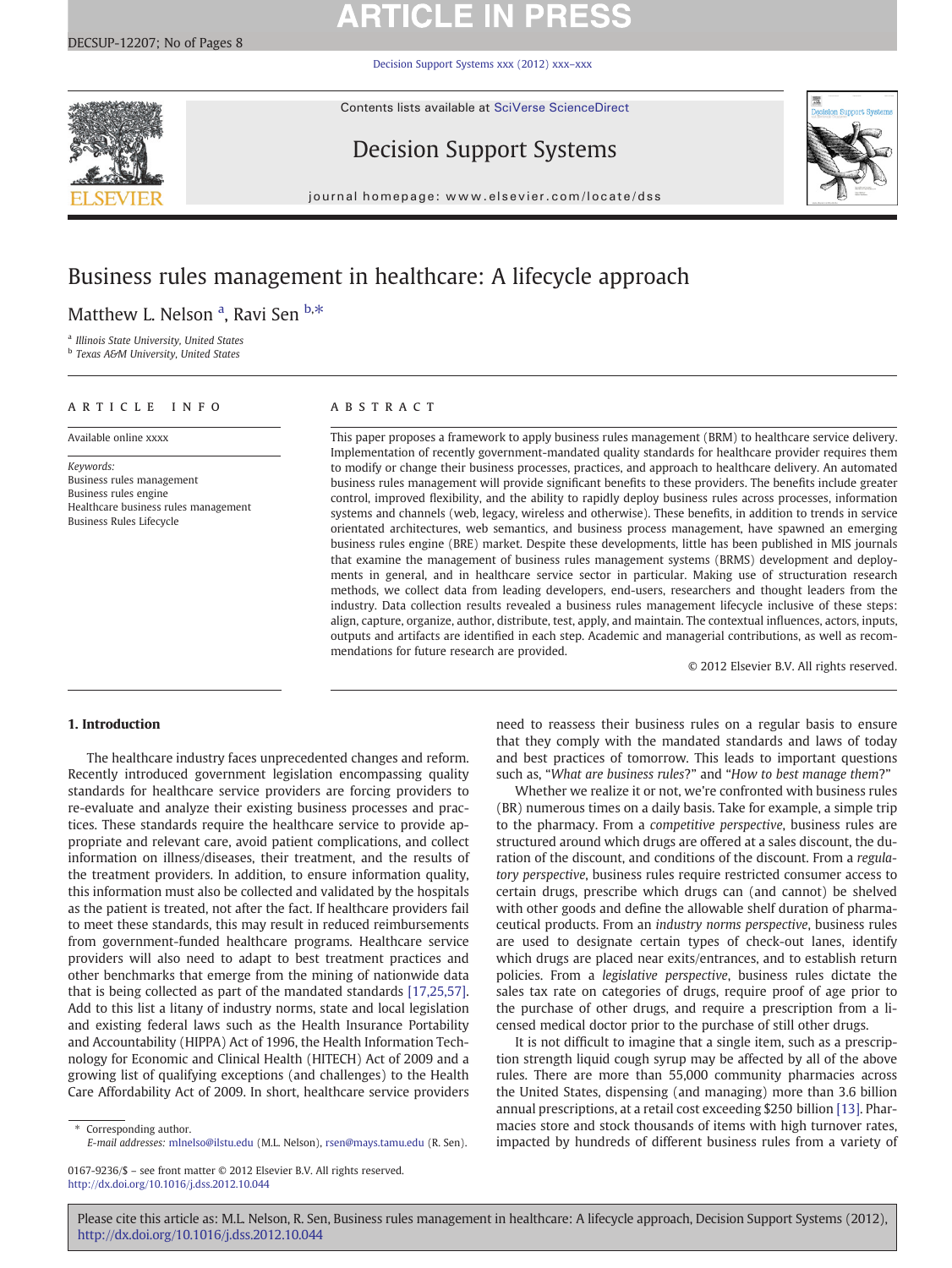sources. These rules are embedded throughout the store's pointof-sale systems, inventory systems, promotion systems, accounts payable, product placement systems and their associated business processes. This was a trip just through a pharmacy store. When one considers the volatility to which business rules are added or changed in the healthcare industry which transcend time-zones, seasons, information systems, statutory boundaries and channels (web, legacy, wireless or otherwise), the complexity of BR management can grow on an exponential basis.

### 1.1. Business rules management benefits

Fortunately, there has been some research and development to assist organizations with many of the technical challenges associated with business rules. In industry, for example, vendors such as ILOG SA, Blaze Advisor<sup>™</sup> and Pega Systems, Inc. have been developing business rule engines (BRE) since the late 1980s and are now leaders in an emerging BRE segment [\[7,27\]](#page--1-0). In academia, the computer sciences and engineering outlets have been active in BR research, with extensive studies in rule programming, meta-modeling, rule mining, rules engines, business user interfaces and their role in services orientated architectures (SOA). Furthermore, joint academic and industry developed Object Management Group's (OMG) Semantics of Business Vocabulary and Business Rules (SBVR) standards (released in September 2006), which are intended to provide standards surrounding BR structure, terminology, classifications and meaning in BR authoring and repositories [\[51\]](#page--1-0).

This research and development is beginning to pay-off. The BRE market has grown to a half billion U.S. dollars in annual product sales alone with more than 50 vendors worldwide [\[54\].](#page--1-0) The Business Process Management (BPM) market, that BRE products are traditionally closely aligned, has an estimated market size of \$1.9 billion in annual sales and annual growth rate of 15% [\[55\]](#page--1-0). The drivers underlying this growth are the benefits enabled to organizations with effective BREs including improved interoperability [\[12\],](#page--1-0) greater flexibility and control over deploying BRs across channels and systems, enhanced quality of BR updates, reduced cost and greater speed of implementing rule updates. Furthermore, the SBVR release provides a foundation for extending these benefits beyond the enterprise level and into supply-chains and industrial groups.

#### 1.2. Research questions

Despite this substantial progress in business rules research, there has been little published in MIS academic outlets relating to the business rules topic and more specifically to managing BR developments and deployments. The research and development presented thus far is traditionally at a micro-level, pertaining to technical considerations such as rule engines, rule mining, rule authoring and interfaces. BR automation, however, is a quintessential example of the integration of business process, information technology and human interaction. Organizations need an understanding of the entire BR perspective and context from development through implementation. For example, the IRS recently spent a considerable amount of money and time in formal solicitation and evaluating bids from BRE vendors, only to realize during an audit of the bidding process by an inspector general that a BRE was not actually required for their business rules project and should have only been considered under certain conditions [\[36\].](#page--1-0)

In another widely publicized BR project failure, the Government of Canada's CAN\$300 million initial business rules project failure was due (in part) to front loading the project with a plethora of related (but out of scope) initiatives such as legacy systems modernization efforts [\[9\].](#page--1-0) Finally, Australia's Department of Family and Community Services found that 34 versions of a BR vendor's contract existed

and had been changed 129 times. The estimated cost of project failure is AU\$64 million [\[41\].](#page--1-0)

As the business drivers for automating BRs in organizations continue to grow and the benefits of BR automation continue to be realized the need for viewing BR management at a higher contextual level and with a broader lifecycle perspective are mounting. Indeed, BR project management and implementation failures (such as those described above) are growing more commonplace in the absence of such studies. We seek to raise the level of discussion by considering the entire business rules management lifecycle with greater breadth, than depth and examining the larger context to which BR management fits in an organization. The underlying research questions include-

- Does a general process or lifecycle exist that organizations follow when automating and managing business rules?
- What steps are involved and what effective practices can be solicited from these organizations to prevent project derailment?

By utilizing a structuration lens, we explore these questions through a literature search, structured interviews and data collection from leading BR end-users, developers, and thought leaders. The study was conducted during two time periods (set 12 months apart) and the results synthesized, using techniques in structuration MIS literature to develop a business rules management lifecycle (BRMLC). The academic contributions include identification of initial BR research streams, highlighting distinctions between knowledge management versus business rules management lifecycles, extending structuration techniques into the BR area and describing the BR fit into the larger service science, management and engineering (SSME) research context with similar initiatives such as SOA, process management, workflows, web semantics and the management of BRMS. Managerial contributions include an understanding of how healthcare organizations can manage their BR automation implementations, a broader perspective of the full BRMLC from initiation through maintenance and how BR management fits into the larger enterprise-wide context.

### 2. A literature review of business rules management systems (BRMS)

A literature search was conducted to better understand the extent, type, and streams of BR related research. The formal search focused in MIS academic journals, with less structured searches in computer science and engineering related journals and the business press.

#### 2.1. Literature review methodology

The primarily literature review encompassed academic MIS journals covering time periods from the late 1980's through 2008. This time period was selected to coincide with origins and developments of modern-day BRMS in academia and industry. The journals were selected based on their ranking and propensity to published articles relating to decision management and rules-based technologies. The manuscripts were coded and highlights of the literature review results are provided below.

#### 2.2. Distinguishing BRMS

Modern-day BRMS has its roots in early artificial intelligence (AI), expert systems and more recently in knowledge management systems. Arguably, the mid to late 1980s is when the modern-day BRs segment began to distinguish itself from the AI and expert systems arenas. Researchers and developers began to realize the practical real-world applications of the initial artificial intelligence systems. Sheil comments in her 1987 article about the practical shortcomings

Please cite this article as: M.L. Nelson, R. Sen, Business rules management in healthcare: A lifecycle approach, Decision Support Systems (2012), <http://dx.doi.org/10.1016/j.dss.2012.10.044>